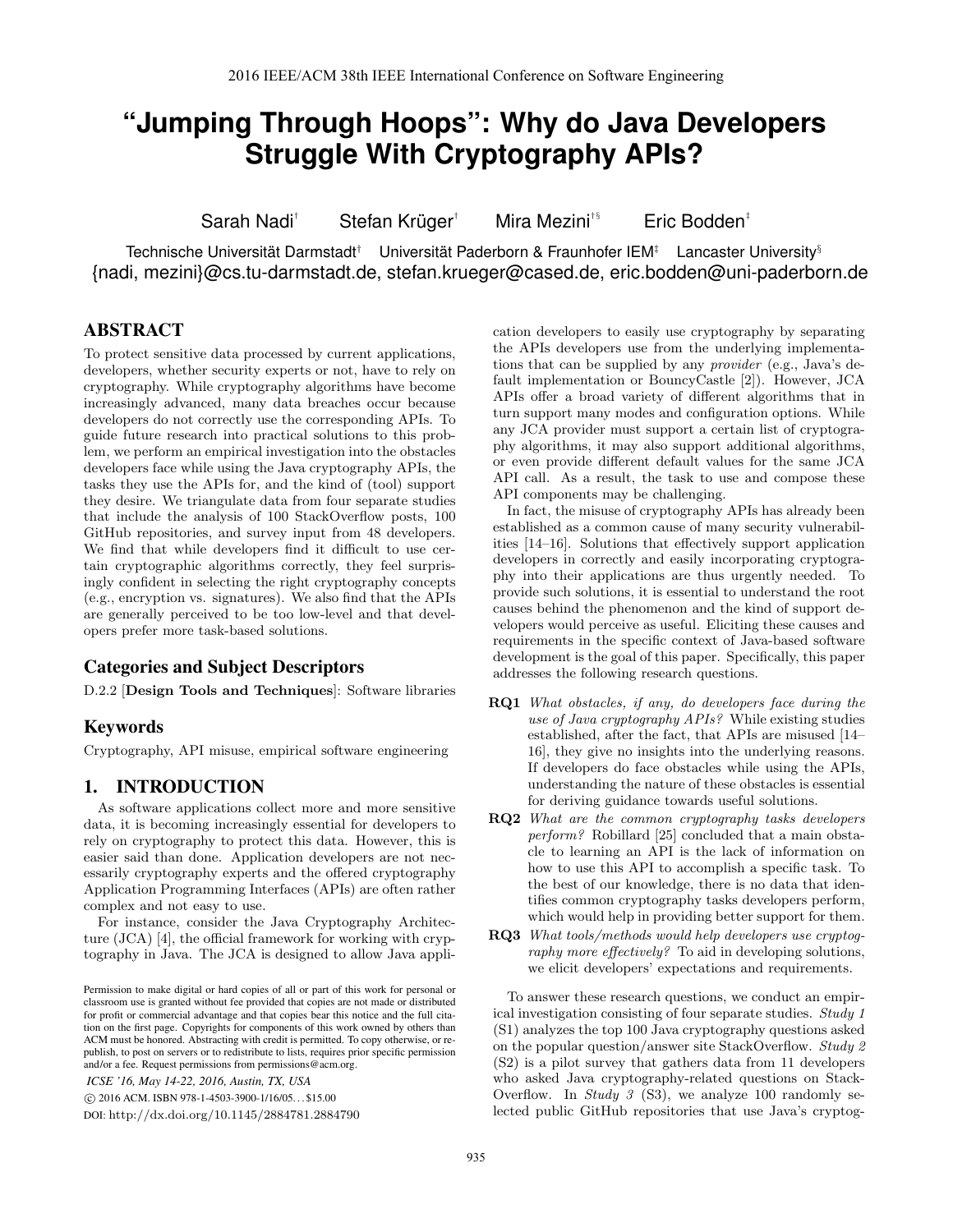raphy APIs to identify the tasks developers usually need to accomplish. Finally, *Study 4* (S4) surveys 37 developers who use Java's cryptography APIs to confirm some of our findings from the previous three studies. The material used in all four studies is available on our online artifacts page [1].

We answer RQ1-3 by triangulating data from S1-S4. We find that developers do indeed have difficulties in using the Java cryptography APIs and that their main obstacle is the API complexity and lack of a proper level of abstraction. Our survey participants suggest several solutions and we recommend a list of tool features for guiding future tool builders in addressing the obstacles faced by developers.

#### 2. S1: STACKOVERFLOW POSTS

We analyzed Java cryptography-related posts on Stack-Overflow (SO) to check if developers face problems using the APIs and to understand their obstacles (RQ1).

#### 2.1 Study Design

To query SO, we used the online StackExchange Data Explorer [9]. The query results were then downloaded as a CSV file for further analysis. To search for relevant posts, we used the tags java and cryptography and explicitly excluded javascript. On June 25 2015, such a query returned 1,232 posts. To be able to manually analyze each of these posts, we selected only the top 100. To identify the top questions, we sorted posts by *view count* followed by *score* followed by *favorite count*. When faced with a problem, an application developer would search the web or SO and click on the relevant question link(s) from the search results to view it. We believe that a high view count suggests that more application developers face the same or a similar problem. Since only SO members are allowed to vote on questions and not everyone uses the voting system, we used the score count as the second rather than first sorting criterion. For completeness, we included the favorite count as the third sorting metric. The selected 100 posts had 16,124 views on average, while the 100th post already had only 5,291 views.

We manually analyzed all 100 questions, reading both the question and answers, to identify two factors: (1) the question topic and (2) the obstacle the poster is likely facing. To reduce subjectivity, the first two authors independently analyzed the questions and discussed any disagreements. The combined analysis time of the posts was around 33hrs.

Since our study is of exploratory nature, we did not use any pre-defined categories. Instead, we used open coding [12], where we assigned a short description code to each post for each of the two factors above, re-iterating and refining these codes as necessary. At the end, we grouped the identified topics and underlying obstacles into relevant categories. The researcher agreement, measured by the kappa score [35], for these two factors was 0.65 and 0.41 respectively.

#### 2.2 Results

*Question Topics.* The fact that we found over 1,000 Java cryptography-related questions on SO suggests that developers do indeed face difficulties using cryptography. To understand these difficulties, we look at the topics posters ask about. We identify nine main topics shown in Table 1 and divide four of these main topics into further sub-categories (not shown in table for space limitations). The N/A category contains questions that are not cryptography-related

Table 1: Question topics for the top 100 Java cryptographyrelated posts (questions) on StackOverflow

| Main Topic            | $#$ Questions |
|-----------------------|---------------|
| Symmetric Encryption  | 37            |
| Public-key Encryption | 18            |
| Provider              | 12            |
| Signature             | $\frac{8}{7}$ |
| Hashing               |               |
| Keystore              |               |
| Random Numbers        |               |
| N/A                   |               |
| Total                 | 10            |

even though they matched our query tags (e.g., general randomnumber generation or migrating code from Java to .NET).

Table 1 shows that 37% of the top 100 Java cryptography questions on SO are related to symmetric encryption. Symmetric algorithms use the same key for encrypting and decrypting the data and are, on large data, more efficient than public-key algorithms. In terms of sub-categories, out of these 37 questions,  $41\%$  are related to how to encrypt data in general. However, we also find more specific questions such as handling padding during encryption (11 %) or dealing with keys and their lengths (14 %).

The next most popular topic we found was *public-key encryption* with 18 questions (18%). We find that half of the posts dealing with public-key encryption ask about keys. It seems that many developers have difficulty correctly setting up and reading the required pairs of public and private keys.

We also found that 12% of the questions are about Java cryptography providers, including how to set them up, the default values of different providers, or whether some algorithm is supported by a specific provider or not. Apart from the seven N/A questions, the remaining identified categories include some questions about signatures, hashing, keystores, and random numbers for cryptographic applications.

*S1-Obs.1:* 37 % of top 100 Java cryptography related questions on SO are about symmetric encryption.

*Obstacles.* Table 2 shows the obstacles we identified for the same top 100 questions, after excluding the seven questions categorized as N/A. In 53 questions (57 %), we find that the problem is related to knowing how to use the API. For instance, users are not sure what method calls are needed to generate a key or why the sequence of method calls they use to perform some task (e.g., encrypt certain data) is not working properly. One example is post number 11065063 . The poster uses a symmetric cipher and calls the cipher.update() method that encrypts part of the input data. However, she ignores the returned encrypted byte array, which causes any following decryption to be incorrect. Another example is post number 1785555 that asks how to generate an initialization vector (IV). From the answers, it seems that a developer can either use SecureRandom to generate the IV herself or she can get it through the cipher parameters, using the IvParameterSpec class, if the block mode requires an IV. The obstacle in these two examples is a matter of understanding how the API works and which methods should be used to achieve the given task.

In cases such as these two examples and the other 51 questions in this category, we realized that the question poster had some domain knowledge (i.e., she at least knows which algorithms to use) and knew the API to use, but the API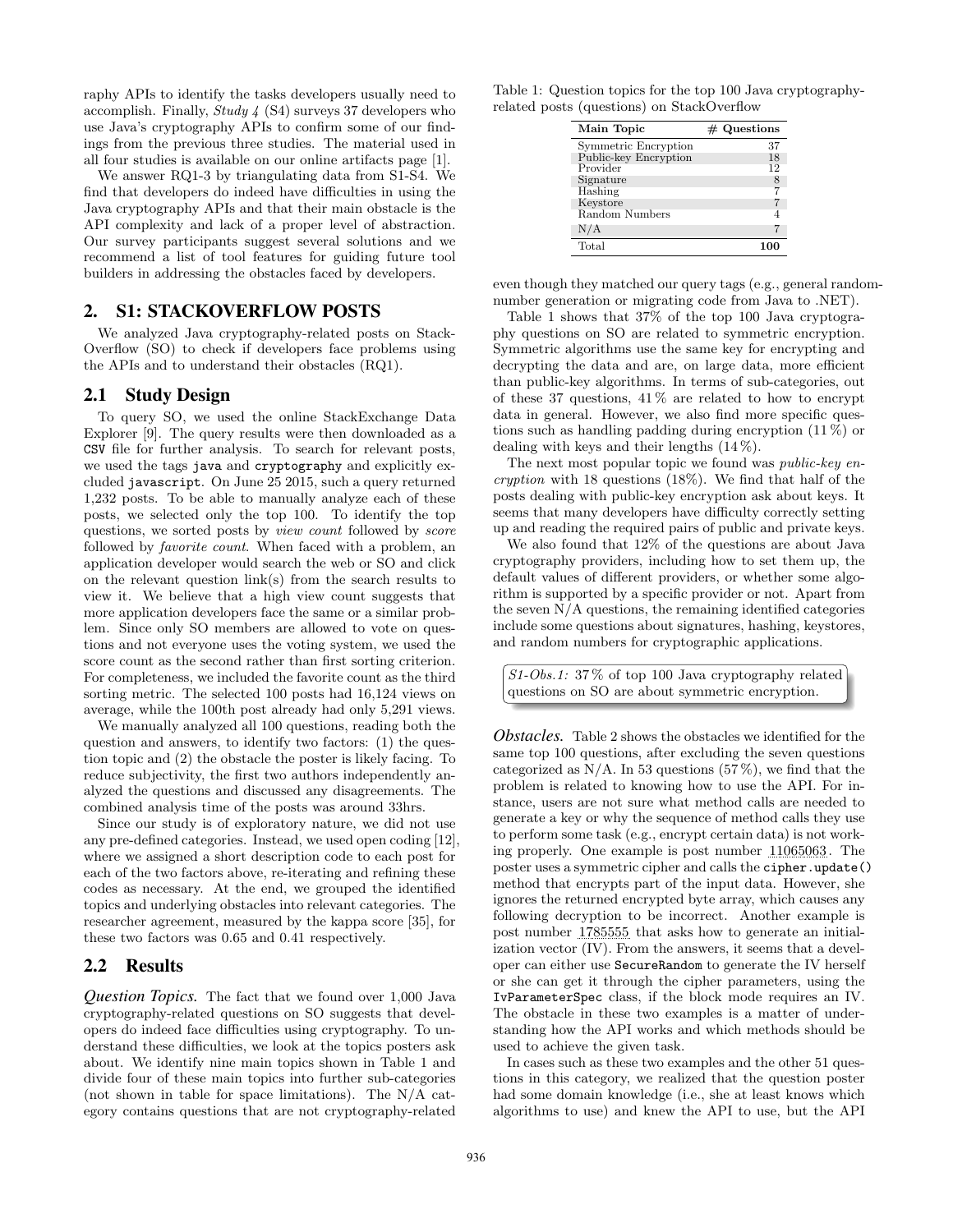Table 2: Identified obstacles in the analyzed StackOverflow questions from Table 1 (excluding the 7 N/A posts)

| Obstacle                     | $#$ Questions |
|------------------------------|---------------|
| API use                      | 53            |
| Domain Knowledge             | 14            |
| Provider & Setup Issues      | 14            |
| Library Identification       |               |
| Domain knowledge $+$ API use |               |
| Total                        |               |

complexity led to incorrect usage. This category also includes problems in understanding the underlying API implementation (e.g., knowing the encoding of the return value of an API call or understanding an unclear API error message).

*S1-Obs.2:* 53 (57 %) of question posters have some domain knowledge, but the API complexity or unclear underlying implementation prevents them from using the correct sequence of method calls & parameters.

However, we also find 14  $(15\%)$  posts where lack of domain knowledge is the main obstacle. For example, we find three different posts  $(7735474, 9399400,$  and  $9316437)$ where the question posters confuse encryption and hashing. The third post 9316437 asked how to decrypt a SHA-256 encrypted string. By looking at the answers, we infer that the poster lacks domain knowledge since SHA-256 is a hash function and hash functions are one-way and irreversable by definition. Similar issues include understanding the key sizes supported by different algorithms or what a keystore is. Such users cannot identify the correct algorithms to use in the first place and cannot differentiate between the vast amount of options available. Note that in six additional questions, the obstacle includes both API use and domain knowledge. Additionally, we find six posts (7 %) where the user does not know which Java library to use.

*S1-Obs.3:* 26 (28 %) of question posters lack domain knowledge (do not know the correct cryptographic algorithms to use) or cannot identify suitable libraries.

In 14 of the cases  $(15\%)$  we looked at, the obstacle is setting up the environment. The majority of these problems are related to setting up and using the correct provider. For example, in posts 285624 and 4895773 , the same code caused exceptions only on certain machines, because the users did not set up the providers correctly on all the machines they tested on. Another common problem is that certain algorithms only work with a special "unlimited-strength" setup that needs an extra jar file to be installed [5].

*S1-Obs.4:* 15 % of question posters have problems setting up their environments and providers.

#### 2.3 Intermediate Discussion

*S1-Obs.1* and *S1-Obs.2* suggest that developers face problems even for simple tasks such as symmetric encryption. Even when they know the right algorithm to use, they may still need guidance on how to use the APIs properly. On the other hand, *S1-Obs.3* suggests that there are also users who lack the appropriate domain knowledge or are not even sure which libraries to use. Such users require significant guidance to accomplish their tasks. Finally, irrespective of the user's domain knowledge, *S1-Obs.4* suggests that users still run into setup issues frequently, and that JCA's provider architecture is sometimes confusing to developers. Such users may need support with selecting the right provider and setting up their environments correctly.

#### 3. S2: PILOT SURVEY

S2 addresses RQ1-3 and also serves as a focused pilot study in preparation for S4. We use the opportunity that posters of Java cryptography-related questions on SO have actually faced problems themselves. Our goal is to understand the obstacles they faced, the kind of tasks they need to perform, and the solutions they might find useful.

## 3.1 Study Design

*Survey Design.* We asked the following questions:

- (*Q*1) *What is your current occupation?* undergraduate or graduate student, academic or industrial researcher, industrial or freelance developer, other.
- (*Q*2) *How many years of Java programming experience do you have? <*1 year, 1-2, 2-5, 6-10, 11+ years
- (*Q*3) *Rate your background/knowledge about cryptography concepts such as encryption, digests, signatures, etc. Not knowledgeable* - I do not know anything about cryptography, *Somewhat knowledgeable* - I have a vague idea about various areas of cryptography and what they are used for, *Knowledgeable* - I am familiar with various areas of cryptography and what they are used for, *Very knowledgeable* - I know all/most areas of cryptography, the different available algorithms, and what they are used for.
- (*Q*4) *How often do you need to use cryptography in your software applications? Never*, *Rarely* - I need cryptography for less than 33% of the software applications I develop, *Occasionally* - I use cryptography in more than 33% but less than 66% of the software applications I develop, *Frequently* - I need cryptography for more than 66% of the software applications I develop. A similar scale was used by Moreno et al. [22].
- (*Q*5) *What kind of cryptography-related tasks do you usually implement in your applications?* Free-text.
- $(Q_6)$  *How much effort did you go through before resorting to posting your question? Didn't spend much time to be honest* – Stackoverflow just seemed like a reasonable place to start, *I spent a few hours reading resources and trying a few things here and there*, *I had a quick look at some APIs*, but didn't really understand much, and *I spent nights trying to figure this thing out!*
- (*Q*7) *Describe the steps you took to try to solve the problem yourself before resorting to StackOverflow.* Free-text.
- $(Q_8)$  *What obstacles made it difficult for you to accomplish your tasks?* Free-text. We use the exact question format used by Robillard [25].
- (*Q*9) *Rank the following obstacles to using cryptography in your applications where 1 is the biggest obstacle.* Rank from 1 to 3 for three obstacles we believe might be relevant: *Identifying which concepts and algorithms to use*, *Identifying which Java libraries to use*, and *Identifying how to use the APIs of the identified library*. Question is provided on a separate page from previous question.
- (*Q*10) *What do you think would be a useful tool/technology/idea that can help you complete your cryptographic tasks*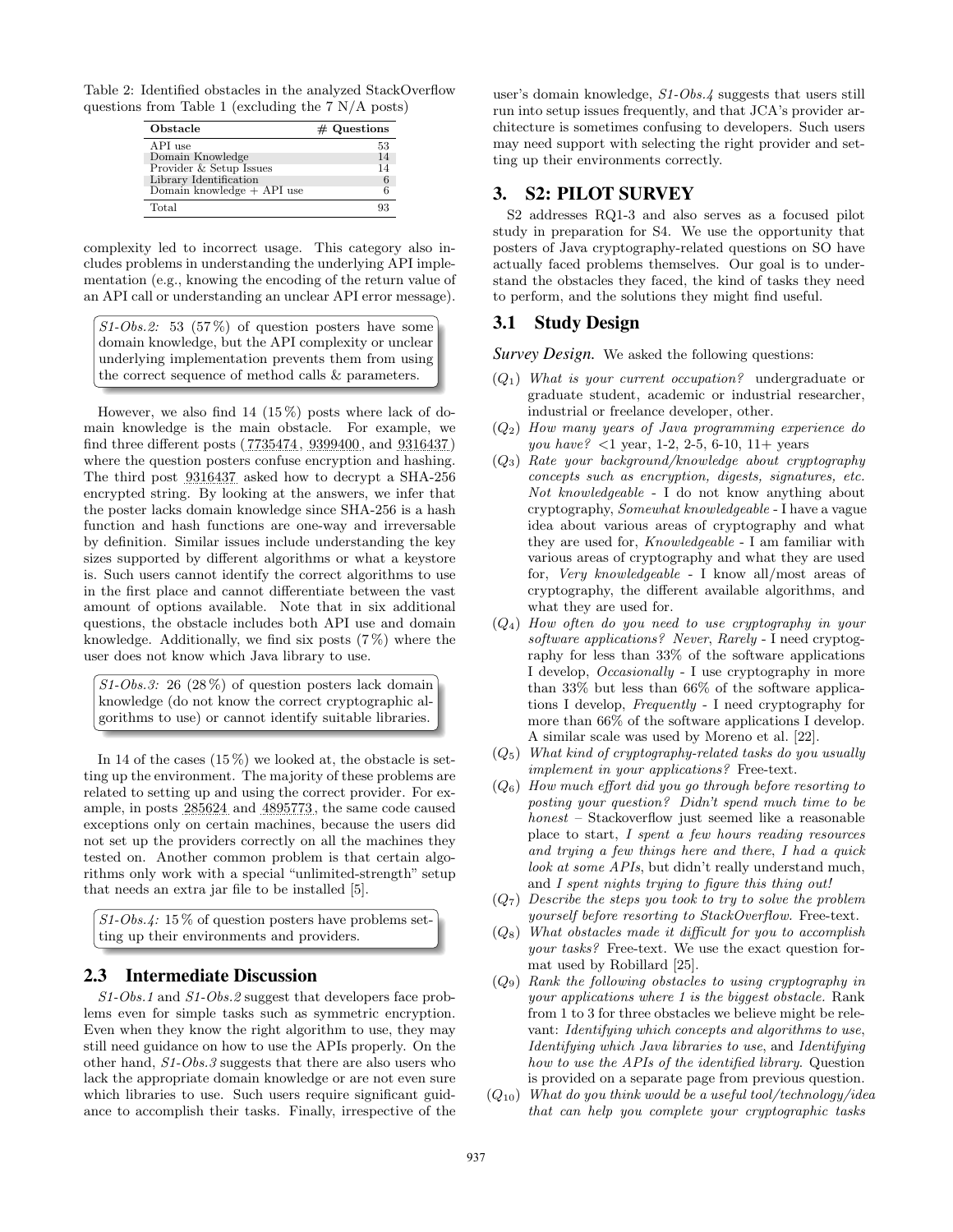|  |  |  | Table 3: Background of Survey 1 participants (SO users). We assign a code to each participant. |
|--|--|--|------------------------------------------------------------------------------------------------|
|  |  |  |                                                                                                |

| Participant<br>Code | Current<br>Occupation             | Java Exp.<br>(in years) | Cryptography<br>Knowledge | Cryptography<br>Use |
|---------------------|-----------------------------------|-------------------------|---------------------------|---------------------|
| $S2-P1$             | Industrial developer              | $2 - 5$                 | Somewhat knowledgeable    | Frequently          |
| $S2-P2$             | Industrial developer              | $11+$                   | Very knowledgeable        | Rarely              |
| $S2-P3$             | Industrial developer              | $2 - 5$                 | Knowledgeable             | Frequently          |
| $S2-P4$             | Industrial developer              | $6 - 10$                | Knowledgeable             | Rarely              |
| $S2-P5$             | Undergrad. student                | $1 - 2$                 | Somewhat knowledgeable    | Rarely              |
| $S2-P6$             | Freelance developer               | $1 - 2$                 | Somewhat knowledgeable    | Rarely              |
| $S2-PT$             | Grad. student.                    | $2 - 5$                 | Knowledgeable             | Rarely              |
| $S2-P8$             | Other: Senior SW Eng. & Team Lead | $6 - 10$                | Knowledgeable             | Rarely              |
| $S2-P9$             | Freelance developer               | $6 - 10$                | Knowledgeable             | Occasionally        |
| $S2-P10$            | Freelance developer               | $1 - 2$                 | Somewhat knowledgeable    | Rarely              |
| $S2-P11$            | Industrial developer              | $6 - 10$                | Knowledgeable             | Frequently          |

*more correctly, efficiently, etc.?* Free-text.

*Participant Recruitment.* We identified 1,066 SO users who asked Java cryptography-related questions<sup>1</sup>. As SO provides no means to directly contact users, we identified email addresses of only 46 users by visiting their listed websites. We contacted these users, explaining the goal of our project and asking them to fill the survey. Out of these 46 users, eight responded to the survey. To increase the number of participants, we additionally identified users who asked questions with tags Java and Encryption since a quick analysis of such questions suggests that not all users tag their questions explicitly with cryptography. This allowed us to send invitations to 15 additional users, three of whom answered our survey. This resulted in a total of 11 participants.

#### 3.2 Results

*Participant Profiles.* Table 3 shows the background of the 11 SO posters that participated in this survey. We can see that with the exception of two students (S1-P5 and S1-P7), most of the participants can be considered as professional developers. This provides us some reassurance that the questions they have asked on SO are related to real application development rather than student assignments. The level of Java experience varies between participants though, but is more skewed towards experienced developers. Eight participants have at least two years of Java development experience, with five having at least six years. Most of the participants (seven) say that they rarely need cryptography in the various software they develop. This suggests that they are typical application developers who only sometimes need to use cryptography in their applications. In terms of cryptography knowledge, all participants rated themselves as at least somewhat knowledgeable.

*Cryptographic Tasks.* We grouped similar free-text answers provided by participants, resulting in nine categories: *encrypt data*, *encrypt files*, *secure connections & communication*, *store/authenticate user login*, *encrypt cookies*, *generate/store secret keys*, *derive keys*, *transfer files securely*, and *protect sensitive data in a database*. Participants were able to provide more than one task. However, with the exception of three tasks, each task was only mentioned by one participant. The three tasks mentioned by more than one participant are *store/authenticate user login* (7 participants – 64 %), *secure connections & communication* (4 participants  $-34\%$ ), and *encrypt files* (3 participants  $-27\%$ ).

*S2-Obs.1:* The most common task needed by 64 % of participants is storing and authenticating user login.

*Effort.* In terms of effort, ten  $(91\%)$  participants said that they spent a few hours reading resources and trying out solutions on their own. The remaining participant points out that her problem was simply a typo that she kept overlooking. Only six participants described the steps they took before resorting to SO (this was an optional question). Most of these participants mentioned reading lots of API documentation, tutorials, and blogs. One participant even mentioned taking a Coursera cryptography course and reading two cryptography books. This points out the problem that application developers spend valuable time trying to understand the cryptography domain as well as its specific APIs.

*S2-Obs.2:* To accomplish their cryptography tasks, participants spend at least several hours reading through online resources.

*Obstacles.* Only six participants answered optional (*Q*8). We grouped similar answers together, resulting in three main obstacle categories: (1) documentation (S2- P1, P2, P8, P9, P10), (2) API design (S2- P2, P8, P9, P10), and lack of cryptography knowledge (S2-P4). As expected, the most mentioned obstacle was lack of documentation, which has been previously noted as a general API usability problem [25]. Participants complained that there is no specific place to find answers (S2-P1), as well as about the lack of Java cryptography tutorials (S2-P8) and up-to-date API documentation (S2- P2, P8, P9, P10). In terms of API design, S2-P6 mentioned that it is generally difficult to implement key generation and secure transfer of public/private keys using the API. S2- P1, P4, and P8 discussed problems due to differences between API versions and unclear error messages. S2-P2 also mentioned the need to understand underlying implementation details due to the layer of indirection between the JCA APIs and the algorithm implementations (JCA is designed as a set of abstract classes/interfaces that are implemented by the specific providers). Since only three participants explicitly ranked their free-text obstacles, we could not infer any meaningful conclusions from the rankings.

*S2-Obs.3:* As obstacles, participants mention lack of documentation, difficulty in API use, and indirection between the APIs and the underlying implementation.

On the other hand, ten participants ranked our three predefined obstacles. With the exception of one participant who did not view identifying the cryptography concepts to use as an obstacle (i.e., did not provide a ranking for it), the

 $1$ Tags java and cryptography (excluding javascript).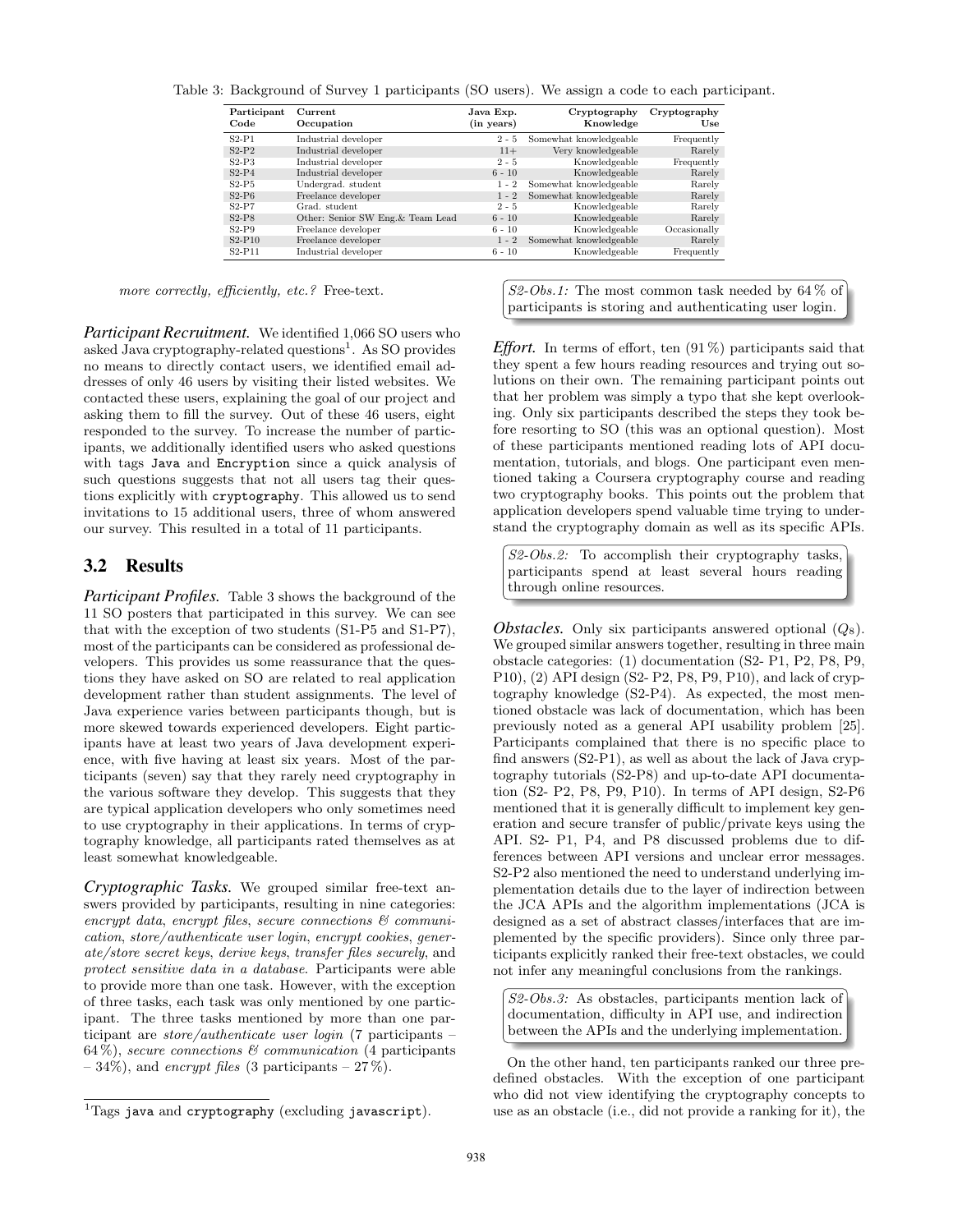two other obstacles were ranked by all participants. Since the majority of participants ranked all three factors, this suggests that they are indeed obstacles developers face. We considered the one unranked choice as having a rank of ten since higher-ranks are reflected in smaller values. On average, the highest ranked obstacle was identifying how to use the APIs (avg. rank 2.1). This was followed by identifying which Java libraries to use (avg. rank 2.4), and identifying which concepts and algorithms to use (avg. rank 2.7).

| $S2-Obs.4$ : Participants consider how to correctly use |  |
|---------------------------------------------------------|--|
| the APIs as their biggest obstacle.                     |  |

*Developer Support.* We received comments from five participants. Three participants asked for better documentation and/or examples while two ask for more high-level APIs that solve common tasks. It seems that developers find it hard to deal with intricate details and knowledge about the APIs and may prefer an input-based black-box kind of API.

*S2-Obs.5:* Participants ask for better API documentation and/or higher-level abstraction of APIs in the form of common tasks.

#### 3.3 Intermediate Discussion

All our participants considered themselves as at least somewhat knowledgeable about cryptography and yet they all faced problems using cryptography. This suggests that even developers who have some cryptographic knowledge still face problems accomplishing cryptography-related tasks. The obstacles we observe here (*S2-Obs.3* and *S2-Obs.4*) match those identified in S1. Participants' desire for better documentation (*S2-Obs.5*) along with the valuable time they spend reading online resources (*S2-Obs.2*) suggest that improved documentation technology is needed.

#### 4. S3: TASKS IN OPEN-SOURCE SOFTWARE

This study addresses RQ2 by identifying cryptographyrelated tasks implemented in 100 public GitHub repositories.

#### 4.1 Study Design

To determine common cryptography tasks performed by application developers, we inspected the actual code they write. We used the GitHub Search APIs [3] through a Python wrapper library [8] to find open-source projects that use the Java cryptography APIs provided by JCA. We limited our search to recent Java projects created within the last five years that have more than 100 stars and use the package javax.crypto in the code. By filtering out repositories with less than 100 stars, we sought to ensure that the study only considers popular projects that are actually used by people, rather than small projects that nobody uses. In the end, we obtained a list of all repositories that contain matching code files and the links to these files. This resulted in 257 unique projects with 1,452 code files (a project may contain multiple matching code files).

Our goal was to understand what cryptographic tasks are performed in the identified code. Unfortunately, this is a manual task since any topic analysis techniques would not give us an accurate description. To make this task more feasible, we randomly selected 100 projects and split them between the first two authors. We then used open-coding to

Table 4: Tasks identified from analyzing 100 GitHub projects (a project may implement more than one task).

| Task                  | $#$ Projects |
|-----------------------|--------------|
| Symmetric encryption  | 64           |
| Sign & verify         | 42           |
| Generate secret key   | 23           |
| Asymmetric encryption | 13           |
| Key storage           | 12           |
| User authentication   | 10           |
| Secure connection     |              |
| Other                 | 5            |
| Hashing               | 3            |
| Generate key pair     | 2            |

analyze the identified tasks. In total, we analyzed 301 Java files over 50hrs. While we did not intentionally select repositories based on their domain, our randomly chosen repositories included different types of projects such as web services, Android libraries and apps, content management systems, and web applications. We could identify 41 different types of projects, which shows that the random selection was not focused on a specific domain. The top three categories covered by the selection were Android apps (ten repositories), database or data-storage related projects (ten repositories), and communication projects (nine repositories).

#### 4.2 Results

Table 4 shows the distribution of tasks we identified. We found that most projects (64%) perform some form of symmetric encryption. The type of data being encrypted includes messages, keys, server tokens/response, cookies, documents, PIN codes, and session IDs. We even found passwords being encrypted, a practice that is often discouraged and should be replaced by hashing [10, Chapter 2.5.4].

The next most-popular task that occurs in 42% of the projects is signing data and later verifying this signature. Similar to symmetric encryption, we found signatures for a variety of input types including URIs, messages, requests, files, and session IDs. Generating secret keys was also a very common task (23%). This is not surprising since generating a secret key is often a prerequisite to symmetric encryption.

```
S3-Obs.1: The most common tasks found in the analyzed
repositories are symmetric encryption (64%), signing and
verifying data (42%), and generating secret keys (23%).
```
Other tasks we identified include asymmetric encryption, key storage, and user authentication, all occurring in at least 10% of the analyzed projects. The remaining tasks such as hashing, securing connections, or generating key pairs occurred in less than 10% of the projects we analyze. We also included an "Other" category that groups very infrequent tasks in our dataset, such as the checking of certificates.

#### 4.3 Intermediate Discussion

In S2, we observed that storing and authenticating user login is the most common task needed by participants (*S2- Obs.1*). On the other hand, we found that only 10% of the analyzed GitHub projects implement some form of user authentication. This discrepancy could be due to the domain of the projects analyzed. Additionally, it is hard to generalize based on the 11 participants from S2, which is why we use the survey in S4 for further investigation. On the other hand, the fact that 64% of the analyzed projects need some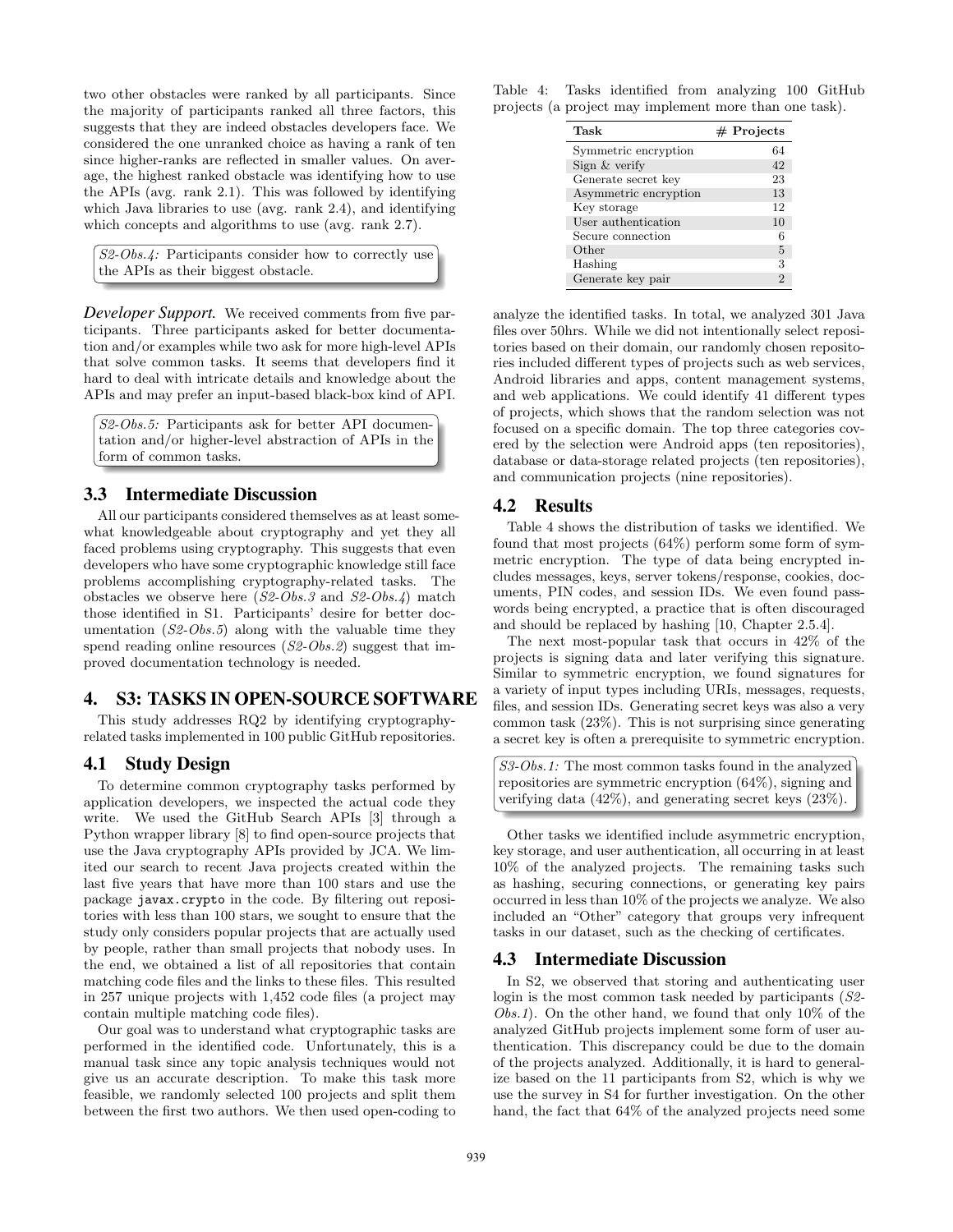

Figure 1: Background of Study 4 participants

form of symmetric encryption (*S3-Obs.1*) matches *S1-Obs.1* that 37% of the SO questions are about symmetric encryption. Since developers often need this task, it is likely they will have questions about how to accomplish it.

## 5. S4: GENERAL SURVEY

In our final study, we surveyed Java application developers who use cryptography APIs. This survey addresses all three research questions posed in the introduction and validates some of of our observations from the previous three studies.

#### 5.1 Study Design

*Survey Design.* The following is the list of questions posed in the survey (all mandatory). During its design, we used our experience with the pilot survey from S2.

 $(Q_{1-3})$  Same as Section  $3.1(Q_1) - (Q_3)$ 

- $(Q_4)$  Same as Section 3.1 $(Q_4)$ , but using percentage of development tasks instead of percentage of projects to avoid corner situations where the participant only worked on one project. Answering *never* here ends the survey.
- (*Q*5) *What are the most common cryptography-related tasks you need in your applications? Rank the tasks ...* Tasks identified from S2: *Store/ authenticate user login*, *Encrypt files*, *Secure connections and communications*, and *Transfer files securely*. Additional tasks can be added through "Other" fields. Note that the timeline of S3 and S4 overlapped, which is why S3 tasks are not included here.
- (*Q*6) *Did you use Java Cryptography APIs before?* Yes/No. Answering No ends the survey.
- (*Q*7) *Please rank the Java cryptographic libraries/APIs below according to your frequency of use where 1 is most used.* This question examines if most developers actually use the JCA APIs. Choices include *Java Cryptography Architecture (JCA) APIs (irrespective of provider)* and *Lightweight Bouncy Castle APIs* [2]. Additional APIs can be added through "Other".
- $(Q_8)$  *Thinking of your most-used API,*  $\langle (Q_7)$  rank#1 choice>, *how would you rate its ease of use in terms of accomplishing your tasks correctly and securely? very hard to use*, *hard to use*, *easy to use*, and *very easy to use*.
- (*Q*9) *What [obstacles make it hard for you to learn and*  $use|features \; make \; it \; easy \; to \; use| \; \langle (Q_7) \; rank \# 1 \; choice \rangle?$ Free-text.
- (*Q*10) *Thinking of when you have a new cryptography-related task to implement in your software (e.g., ...) do you ever have diculties with the following?* Short-form of obstacle choices is shown in Fig. 3, each with choices *never*, *rarely*, *occasionally*, *frequently*, and *don't know*. Note that we divide the obstacle previously used in S2, "Identifying which concepts and algorithms to use", into two obstacles "Identify the correct algorithm (e.g., AES vs DES) to use" and "Identify which concepts (e.g., encryption vs hashing) to use".
- (*Q*11) *S*ame as Section 3.1(*Q*10)

*Participant Recruitment.* Since there is no way of determining the whole population of developers who use Java cryptography APIs, we used non-probabilistic sampling [19]. We advertised the survey on our Social Media accounts and also asked colleagues to forward to any relevant Java developers they know (*snowball sampling* [17]). Additionally, we emailed developers who have committed to Java files that use cryptography APIs on GitHub. However, we made sure that these developers do not belong to the 100 projects we analyzed in Study 3.

*Data Analysis.* Fourty-three developers completed the survey. However, during data analysis, we removed six participants who indicated that they do not need cryptography in any of their development tasks (*Q*4) or have not used Java cryptography APIs before  $(Q_6)$ . We base our findings below on the remaining 37 participants. We used quantitative analysis for multiple choice and rating questions and qualitative analysis (mainly open coding) for free-text answers. Each participant is assigned a code, *S4-P#*.

## 5.2 Results

*Participant background.* Fig. 1 shows participants' backgrounds. For simplicity, we group undergraduate and graduate students as *Student*, academic and industry researchers as *Researcher*, and freelance developer and industrial developer as *Professional Developer*. Most participants are professional developers  $(54\%)$  and only  $11\%$  are students. The majority of participants have at least 6 years of Java development experience (73 %). Additionally, the majority of participants rated themselves as at least knowledgeable about cryptography  $(86\%)$ . However, most participants (57 %) rarely need cryptography in their development tasks.

*Common cryptography tasks.* Fig. 2 shows the most common cryptography tasks as ranked by participants. Figures 2a–2d show the four tasks we provide while Fig. 2e shows the only free-text task (through the "Other" fields) that is mentioned by multiple participants. Note that percentages do not add up to 100% since participants can leave a task without a rank if they do not encounter it in their development tasks. However, they have to mark at least one task (i.e., rank 1).

Fig. 2 shows that securing connections and communications was the highest-ranked task (49 % of participants ranked it as  $#1$ , Fig. 2c). This is followed by authenticating users that is ranked  $#1$  by  $30\%$  (Fig. 2a). We also determined the average rank per task, again assigning rank 10 to any un-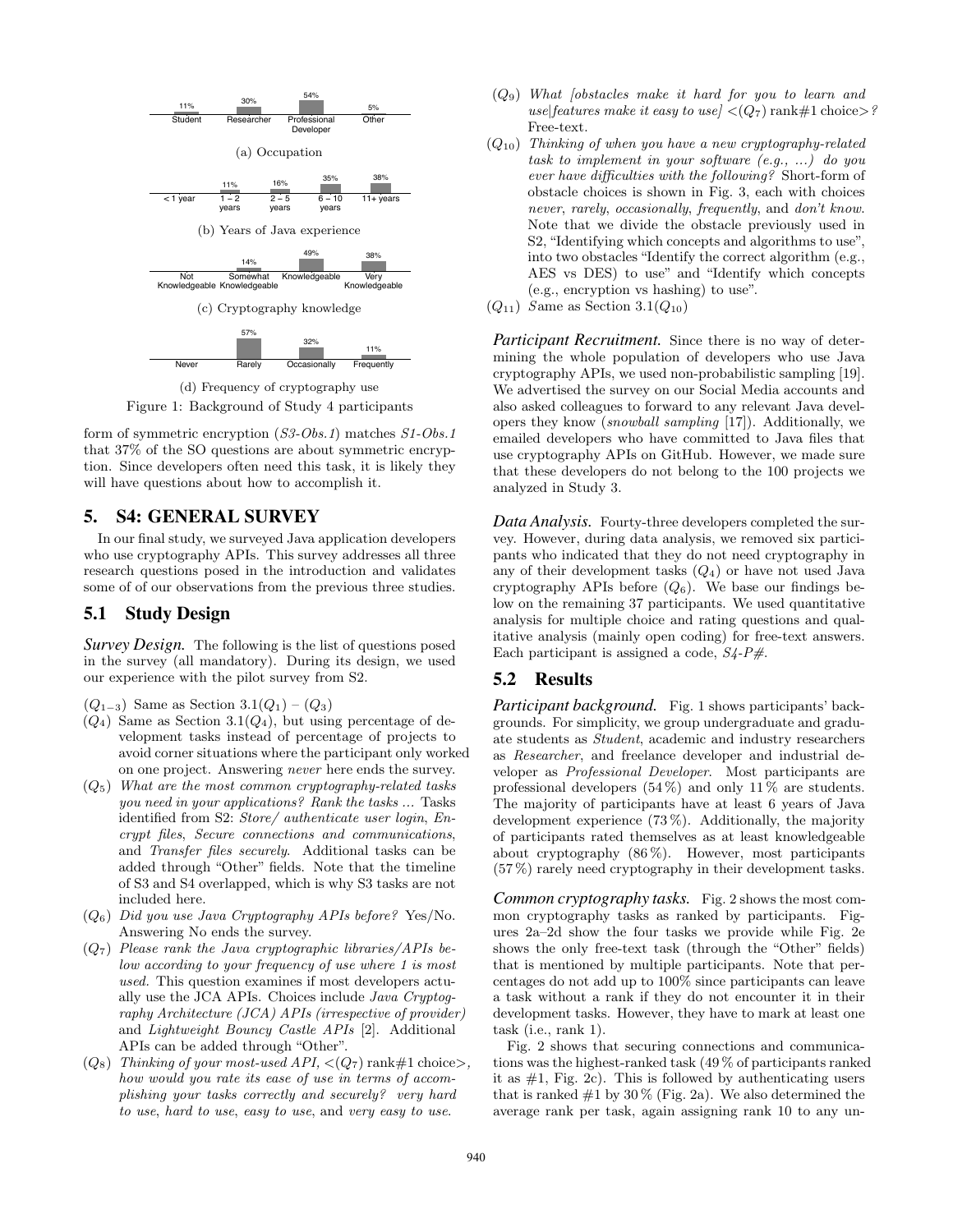

(a) Store/authenticate usernames & passwords



1 2 3 4 5 (c) Secure connections & communications





$$
\begin{array}{c|cccc}\n & 11\% & & 11\% & & 3\% \\
\hline\n1 & & 2 & & 3 & & 4 & 5\n\end{array}
$$





ranked tasks. This also gives preference to tasks that were ranked by more participants. This results in the following ordered task ranking: securing connections and communications (avg. rank 2.22, 35 participants), authenticating users (avg. rank 3.95, 28 participants), encrypting files (avg. rank 5.03, 26 participants), transferring files (avg. rank 5.89, 22 participants), and signing & verifyinig data (avg. rank 7.70, 11 participants).



Additional tasks mentioned by participants in the "Other" fields include checking licenses, hashing, generating and managing keys, and handling OpenPGP emails. However, each of these tasks was mentioned only by one participant.

*Used Java APIs.* When ranking their most-used Java APIs  $(Q_7)$ , 57% of participants ranked JCA as  $\#1$  while 35% ranked BouncyCastle as  $#1$ . Apart from SpongyCastle that was mentioned by two participants in the "Other" field (rank  $#1$  and rank  $#2$ ), additional APIs listed by participants include J2ME Crypto APIs (ranked #1), FlexiProvider (ranked  $#3$ ), Keyczar (ranked  $#3$ ), BCMail (ranked  $#2$ ), and BCOpenPGP  $(ranked \#3)$  – each mentioned only once.

```
S4\text{-}Obs.2: JCA is the most used API (rated #1 by
57%), but developers also use other APIs.
```
To analyze the ease of use ratings (*Q*8), we aggregated *very hard* and *hard* as *hard* and *very easy* and *easy* as *easy*. We found that 65 % of participants rate their commonly used library as hard to use, including those who provided their own API at rank  $#1$ . We could not detect any statistically significant relationship between the most-used library and the ease of use rating (Chi-squared test p-value=0.479). We also did not find a correlation between participants' backgrounds and their ease of use ratings. The occupation and level of cryptography knowledge of the participants who found the APIs hard to use was very diverse. There were 8 researchers, 14 professional developers, 1 CEO, and 1 technical evangelist. Three of them were somewhat knowledgeable, 12 knowledgeable, and 9 very knowledgeable about cryptography.

| $\left  S_4\text{-}Obs.3: \right $ Irrespective of the library used and back- |
|-------------------------------------------------------------------------------|
| ground, $65\%$ of participants find the APIs hard to use.                     |

*Obstacles in hard-to-use APIs.* We elicited obstacles from 21 participants who find their most-used library hard to use (three participants put 'none' or '.'). Since we could not find a relationship between the library being used and the ease of use rating, we collectively analyzed all listed obstacles.

Out of the 21 participants who provided feedback, ten (48 %) participants said that the API is not high-level enough (S4- P8, P12, P16, P19-20, P24-25, P27, P33-34), eight  $(38\%)$  of which list it as their  $\#1$  obstacle. Participants mentioned that the APIs are too complex even for basic tasks. For example, S4-P24 says, *"It's way too low level and modular. Most developers need simple high-level abstractions, not the complete toolbox with a wide variety of implementation."*

Nine (43 %) participants mention poor documentation as one of their obstacles (S4- P3, P7, P10, P16, P19-20, P23, P25, P31), with four  $(19\%)$  rating it as #1. Most of these participants mentioned the lack of useful examples.

Seven participants (33%) mentioned specific API design obstacles, with three  $(14\%)$  as their #1 obstacle. Three of those complained that debugging client code using the API and understanding the API error messages is difficult (S4- P11, P23, P31). The others complained about not knowing which methods and parameters to use (S4-P1), especially since there are *"misleading default values for algorithms/methods (e.g., [insecure] ECB mode as default)"* (S4-P3) as well as the lack of proper constants for algorithm names (S4-P12). As one participant pointed out, such things make it *"easy to [create] dangerous errors"* (S4-P8). To illustrate these points, consider how a symmetric encryption cipher is created: Cipher cipher = Cipher.getInstance("AES"). Note that the algorithm name (i.e., the cipher algorithm in this case) is a string instead of a proper Java constant, as pointed out by S4-P12. Also note that an encryption cipher needs both a mode and a padding scheme to function properly. When no mode is provided as in the code above, the standard provider defaults to the insecure ECB mode [14] as discussed by S4-P3. Finally, as S4-P1 pointed out, developers must understand which modes and padding schemes are secure in order to correctly pass them as parameters to the algorithm. This is actually a mix of an API use problem as well as domain knowledge. Developers must know the state of the art in proper security (domain knowledge) and must know how to pass these parameters to the appropriate method calls (API use).

The remaining participants (S4- P28, P35, P36) mentioned class-loading issues, missing functionality in the API which means resorting to additional libraries, and the fact that it is very time consuming to understand the API.

*S4-Obs.4:* Participants' main obstacles are lack of high-level APIs, poor documentation, and bad API design (e.g., misleading defaults  $&$  difficult debugging).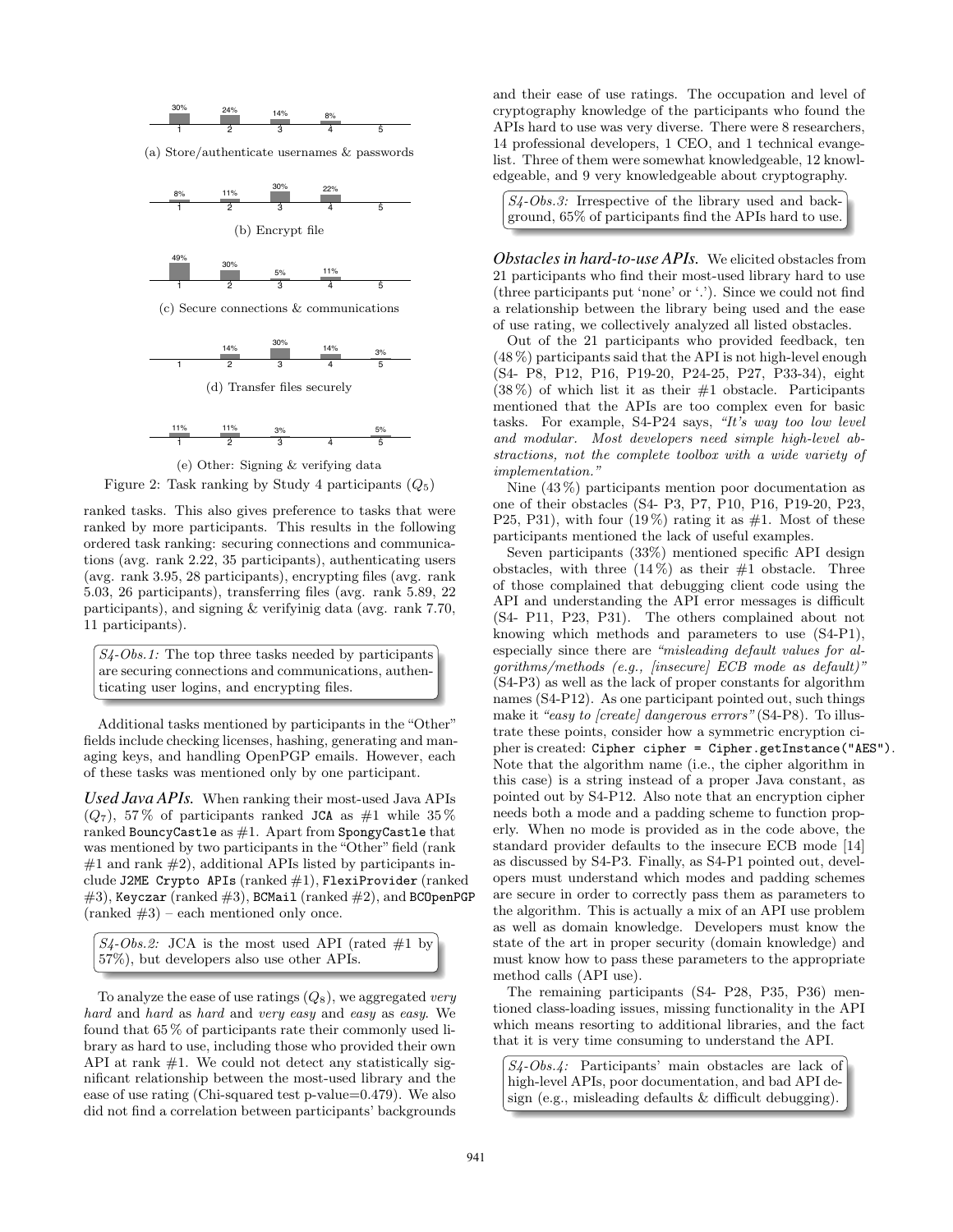

Figure 3: Obstacles rated by Study 4 participants

*Features of easy-to-use APIs.* Similar to Robillard and DeLine [26], we did not find the feedback on positive API features helpful. Since many participants only provided generic answers such as "Good API" or put periods as answers, we could only meaningfully evaluate seven answers. Surprisingly, six of these participants mentioned completeness, level of abstraction, documentation, and clean API endpoints as positive features (S4-P9, P13, P17-18, P21, P37). The seventh participant, S4-P29, mentioned that it is a matter of a steep learning curve rather than being generally hard.

*Rated obstacles.* We first checked if there is any correlation between the ratings of different obstacles using a Spearman correlation test. We found statistically significant strong correlations ( $\rho < -0.5$  *or* $\rho > 0.5$  and p-value  $< 0.01$ ) between the ratings of four pairs of obstacles: (1) identifying the API to use and setting up the environment ( $\rho = 0.66$ ), (2) identifying the API to use and identifying the provider to use  $(\rho = 0.59)$ , (3) setting up the environment and understanding the underlying implementation ( $\rho = 0.53$ ), and (4) identifying sequence of method calls and identifying parameters ( $\rho = 0.54$ ). We interpret these strong correlations as follows. For the first and second pair, identifying the API to use is usually followed by setting up the environment and determining which provider to use. Thus, the three obstacles can be seen as part of the startup process. The fourth correlation suggests that it may be the case that developers do not distinguish between troubles with method call sequences and those with the parameters to provide. We cannot find a reasonable explanation for the third correlation, but we note that the correlation coefficient is not that much higher than the threshold. All other obstacles were weakly correlated, suggesting that participants view them as distinct obstacles.

Despite the correlations mentioned above, we still looked at all the rated obstacles since they present potential features that future solutions should include. Fig. 3 shows how often participants face the obstacles we asked them about. Darker colors show more frequently faced obstacles. The figure shows that identifying the correct sequence of method calls is the most frequent obstacle (35%). This is followed by understanding the underlying API implementation (32%) and identifying the parameters to use (32%).

*S4-Obs.5:* The most frequently faced obstacle is identifying the correct sequence of method calls (frequently faced by 35%) followed by understanding the underlying API implementation and identifying the parameters to use (both frequently faced by 32%) .

None of the participants, including those with limited cryptography knowledge, marked identifying which concepts to use as a frequent obstacle (second column of Fig. 3). In fact, 43% of the participants said they never face such an obstacle. However, the first column also shows that 35% of participants cannot, at least occasionally, identify the correct algorithm to use. This suggests that most participants know which area of cryptography to use but may not always be sure about the trade-offs between various algorithms.

*S4-Obs.6:* 43% of participants never have problems identifying relevant cryptography concepts, but 35% cannot, at least occasionally, identify the correct algorithm to use.

Note that a Chi-squared test of independence showed no statistically significant relationship between participants' backgrounds, or their most used API, and their obstacle ratings.

*Desired support.* Twenty-seven participants provide suggestions for how to improve cryptography use in Java. We identified three general categories for the suggestions: *different API design* (14 participants), *better documentation* (10 participants), and *tool support* (6 participants). We also categorized parts of the feedback we got from three participants as *other* since the suggestions were specific feature requests such as improving certificate creation.

In terms of API design, nine participants mentioned words such as *use cases*, *task-based*, or *high-level* design. S4-P24 comments that *"cryptographic libraries should be reserved to people who implement protocols. The average software developer writing an application needs something much higher level."*. Along the same lines, S4-P6 asked for libraries that *"[provide] simple API calls (one or two methods and simple parameters) for different use cases*". S4-P27 echoed that by suggesting having *"higher level task-oriented APIs for things like public key crypto, key exchanges, secure local storage, [..., etc.]"*. S4-P10 commented that *"the ability to [perform]*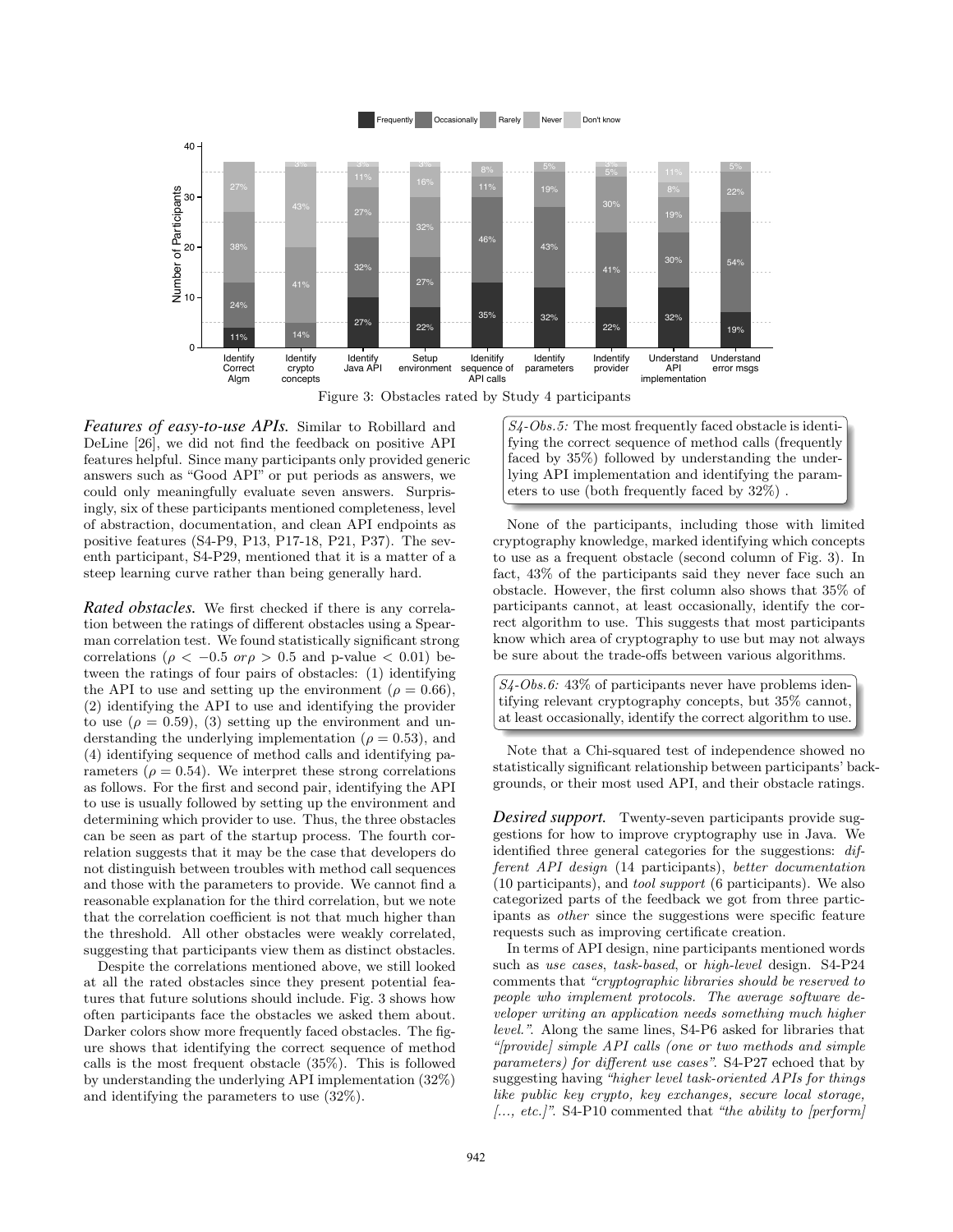*simple cryptographic tasks in Java without jumping through hoops would be brilliant."*

Participants also said that the API documentation can generally improve with more examples. Finally, some participants provided tool-based suggestions such as having a CryptoDebugger (S4-P11), cryptography-aware testing tools (S4-P13, S4-P17), analysis tools that identify where cryptography protection is needed and find configuration mistakes and weak algorithms (S4-P17), and code templates or factories for common tasks (S4-P7, S4-P9) through code generation IDE plugins (S4-P6).

*S4-Obs.7:* Participants suggest task-based solutions whether in the form of better API design, examples in documentation, or analysis and code generation tools.

# 6. DISCUSSION

#### 6.1 Putting it All Together

*RQ1: What obstacles, if any, do developers face during the use of Java cryptography APIs?* Our results confirm that developers face obstacles while using the APIs. First, 65% of S4 participants found the APIs hard to use (*S4-Obs.3*) and S2 participants also spend a considerable amount of time reading resources (*S2-Obs.2*). Specifically, developers have problems determining the correct sequence of method calls, because APIs are too complex to use (*S1-Obs.2*, *S2-Obs.3*, *S2-Obs.4* and *S4-Obs.4*). S1 showed that another obstacle faced by developers is lack of domain knowledge (*S1-Obs.3*). However, based on *S4-Obs.6*, we speculate that the problem here often lies in determining the right algorithm to use rather than which general area of cryptography is needed. Another obstacle that appeared in both S1 and S4 is understanding the underlying API implementation (*S1-Obs.2*, *S4-Obs.5*). Finally, developers seem to have problems in correctly setting up their environments to use the APIs, supported by both *S1-Obs.4* and the fact that 22% of S4 participants frequently face this obstacle (Fig. 3).

*RQ2: What are the common cryptography tasks developers need?* The three most common cryptographic tasks (those highly-rated or mentioned frequently in more than one study) are storing and authenticating user login (*S2-Obs.1*, *S4-Obs.1*), securing connections and communications  $(S_4\text{-}Obs.1)$ , and different forms of symmetric encryption (*S1-Obs.1*, *S3-Obs.1*, *S4-Obs.1*).

*RQ3: What tools or ideas would help developers use cryptography more effectively?* Participants of both surveys advocated for more task-based solutions whether in the form of better example-based/task-based API documentation (*S2-Obs.5*, *S4-Obs.7*), higher-level abstractions of APIs (*S2-Obs.5*, *S4-Obs.7*), or tools that catch common mistakes or generate code templates (*S4-Obs.7*).

#### 6.2 Moving Forward

Based on our findings, we see three directions for moving forward. The first is, naturally, to improve API documentation. Since this relies on the API creators themselves, we do not currently see a way to enforce this. Other documentation-related solutions include those that synthesize code examples for specific APIs [26] or those that try to present the existing documentation and online resources in ways more useful to developers (e.g., [24, 30, 33]).

The second is to encourage API designers to hide some of the unnecessary details and provide their clients with more high-level or task-based method calls. This was something suggested by more than one participant. There are several libraries—some non-Java—trying to achieve this (e.g., NaCl [7], Keyczar [6]). We also do not see this as something that can be enforced, but at least guidelines can be developed to help API designers achieve this.

The third solution removes the dependency on the API designers by building automated support tools on top of the APIs. Based on the suggestions we got, (task-based) code-generation tools are one example of such tools. Other examples are analysis or debugger tools that warn users or help them debug cryptography vulnerabilities. Based on our findings, we suggest the following list of (task-based) tool features that we encourage future tool or solution designers to consider. However, we do not currently know the relative importance of these features.

- *•* Support *at least* the following tasks: storing and authenticating user login, securing connections and communications, and symmetric encryption.
- *•* Given a particular cryptography task:
	- Identify the relevant library to use.
	- Setup the identified library correctly (including providers).
	- Identify the correct algorithm to use.
	- Identify the correct algorithm settings to use.
	- Identify the correct sequence of API method calls and their appropriate parameters.
- *•* Given a piece of code that uses cryptographic APIs, identify any potential vulnerabilities.
- *•* Given a piece of code, identify where cryptographic protection might be needed.

#### 6.3 Threats to Validity

S1 and S3 relied on manual analysis of posts and code. The observations we make are, of course, subjective. In S1, we mitigated this risk by having two of the authors analyze the posts and discuss any discrepancies. In S3, due to the higher analysis time-cost, the projects were equally divided among two of the authors, providing us a mix of different interpretations. We also published our coded dataset on our artifacts page [1] to facilitate replication or further analysis.

The number of participants of S2 is fairly limited. Even though the results of the study provide interesting insights, we do not base any conclusions on S2 alone unless confirmed by at least one other study. The participants of S4 may not be completely representative of the whole population due to the non-probabilistic sampling we follow, which subjects the study to non-response bias. However, since our population is very specific (developers who use Java cryptography APIs) and our participants have a diverse background in both Java and cryptography experience, we believe our observations are still relevant to the larger population. Since our findings only accurately reflect the opinions of our participants, we encourage other researchers to conduct similar surveys on an even larger scale. Additionally, our survey did not include anyone without any cryptography knowledge. We did not intentionally filter such participants during recruitment or during analysis. However, since we were recruiting developers who already used the Java cryptography APIs, it is very unlikely that any of them would still have no cryptography knowledge. The list of libraries presented to participants in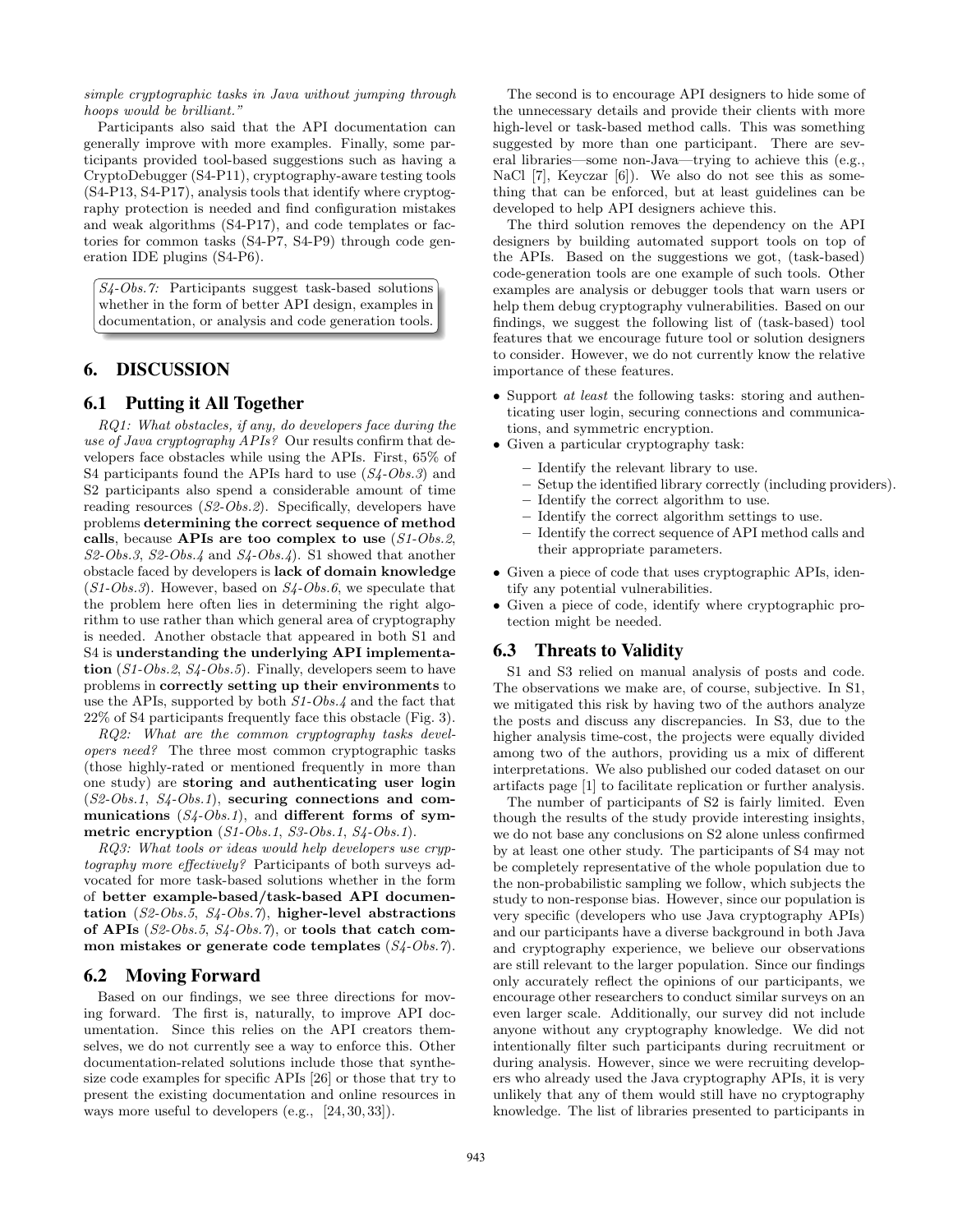$S4-(Q_7)$  is not comprehensive. However, our experience analyzing posts in S1 suggests that the two libraries we listed there are the most popular ones. We also allowed participants to add their own libraries. This additional list of libraries identified can be used to guide future studies.

Our findings may suffer from confirmation bias. In our previous work [11], we presented a possible solution to help developers use Java APIs more securely. It may be the case that we, subconsciously, tried to confirm our prior beliefs. However, we argue that this is not the case since many of our prior beliefs are not confirmed by our studies (e.g., difficulties in differentiating between cryptography concepts). Additionally, we found several new tasks (e.g., securing connections) and tool requirements (e.g., setting up the environment and identifying missing cryptography protection in code) that we did not previously consider.

## 7. RELATED WORK

Misuse of cryptographic APIs. Researchers have already established many security vulnerabilities due to incorrect usage of cryptography APIs. Lazar et al. [20] manually investigated 269 published security vulnerabilities and found that 83% of them are caused by misuse of cryptographic libraries. Egele et al. [14] statically analyzed 11,748 Android apps for API misuse and found that 88% of these apps do in fact violate at least one of six basic cryptography rules. Similarly, Fahl et al. [15] also found that SSL API misuse causes many Android apps to be vulnerable to Man-in-the-Middle attacks. Georgiev et al. [16] show that even major web applications misuse SSL certificate validation libraries, allowing the authors to extract sensitive information such as credit card numbers. Most of the solutions suggested by these papers focused on preventing consequences rather than addressing the underlying problem of API misuse. An exception is our previous work [11] that proposed a tool to address API cryptography misuse. However, the tool does not include all features identified in Section 6.2, and we did not empirically validate the claims on which we design it—a gap that is filled by the studies in this paper where we examine the actual causes of misuse from a developer perspective.

Assessing General API Usability. Robillard and De-Line [28] surveyed and interviewed Microsoft developers to understand their API learning obstacles. They found that poor documentation is a major learning obstacle. Our work here is different in that we only focus on one API category, namely Java cryptography APIs, with the goal of finding ideas and requirements for solutions, not necessarily in the form of better documentation, that may help application developers use cryptography more easily and securely. Moreover, we are not limited to views from one company.

The work by Zibran et al. [37] also tried to identify API usability factors. They manually analyzed bug reports of four projects to identify feedback given by its API users. Hou and Li [18] also used some manual analysis similar to the one we use in S1. However, they focused on the newsgroup forum of a particular API, namely Swing. While we use SO in S1 and use a different classification scheme that emerged during open-coding, some of the obstacles we find are similar to theirs (e.g., wrong environment configurations). Roover et al. [13] also explored how certain APIs are used in a large project corpus with the goal of providing insights to both API designers and API users.

A main advantage of our work is that we do not rely on one source of information, but rather combine three different sources (SO, GitHub projects, and developer surveys).

API Documentation. Researchers also looked at how to assess and improve API documentation since it was often identified as a usability obstacle. This included identifying documentation issues through surveying industrial developers [34], identifying relevant documentation parts given a particular API element [27], and developing a taxonomy of API documentation knowledge patterns that can be used by practitioners to evaluate their own API documentation [21]. It has also been established that crowd-sourcing sites such as SO provide a rich documentation for many APIs [23].

API Usage Protocols. Sunshine et al. [31] focused on API usage protocols (restrictions on the order of API calls). Similar to our S1, they also relied on SO, but looked for questions that are specifically related to usage protocol restrictions. Similarly, Saied et al. [29] observed how four types of API usage constraints are exhibited in several APIs. While such usage restrictions are not our main focus, such studies complement ours and understanding API usage restrictions can alleviate developers' difficulties in identifying the correct sequence of method calls to use.

Proposed Solutions There have also been other solutions to help both API users and designers, such as informing API designers of common problems with their API [36] or recommending the relevant libraries to use for application developers [32]. Treude et al. [33] also recently propose the idea of task-based documentation navigation. They extract tasks from documentation as well as their related code elements. Our findings support that tasks are effective in helping developers use an API. We also empirically identified the cryptographic tasks relevant to developers. Finally, many solutions are based on synthesizing relevant API usage examples. We point the reader to the survey by Robillard et al. [26] that summarizes the techniques used in this area.

#### 8. CONCLUSION

Many security vulnerabilities are caused by developers' incorrect use of cryptography APIs. However, it is not clear what obstacles such developers face when using cryptography in their applications. We reported on an empirical study to investigate such obstacles, in the context of Java, through examining questions on StackOverflow, GitHub repositories, and two surveys of a total of 48 developers. Our findings showed that developers do indeed face difficulties in using the Java cryptography APIs. We found that developers commonly need to authenticate users and store login data, to establish secure connections, and to encrypt different forms of data. In our surveys, developers indicated that the existing APIs are too low-level and asked for task-based solutions, whether in the API design, documentation, or through assistance tools. Based on these observations, we recommended a list of features that such solutions should include. This list can guide future tool and solution designs.

#### 9. ACKNOWLEDGMENTS

This work is funded by the DFG, project E1 in CRC 1119 CROSSING. At the time this research was conducted, Eric Bodden was at Fraunhofer SIT and TU Darmstadt.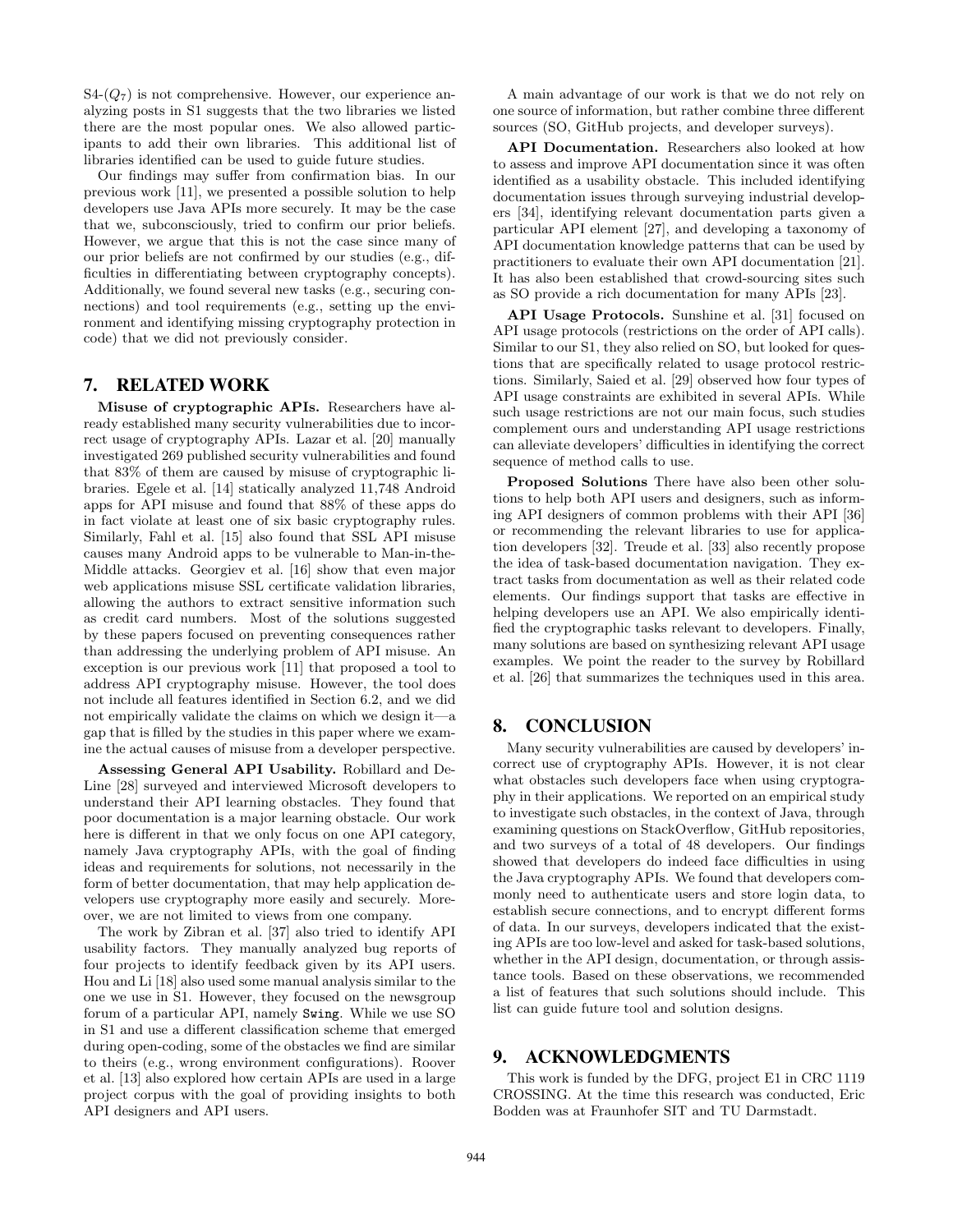#### 10. REFERENCES

- [1] Accompanying online artifact page. http://www.st.informatik.tu-darmstadt.de/artifacts/ crypto-api-misuse.
- [2] Bouncy Castle. www.bouncycastle.org.
- [3] GitHub search APIs. https://developer.github.com/v3/search/.
- [4] Java Cryptography Architecture (JCA). http://docs.oracle.com/javase/6/docs/technotes/ guides/security/crypto/CryptoSpec.html.
- [5] JCE unlimited strength setup. http://www.oracle.com/technetwork/java/javase/ downloads/jce8-download-2133166.html.
- [6] Keyczar. https://github.com/google/keyczar.
- [7] NaCI: Networking and crytptography library. http://nacl.cr.yp.to/.
- [8] Python wrapper for GitHub APIs. https://github.com/sigmavirus24/github3.py. [9] Stackexchange data explorer.
- http://data.stackexchange.com/stackoverflow/queries.
- [10] R. J. Anderson. *Security engineering*. Wiley, 2008.
- [11] S. Arzt, S. Nadi, K. Ali, E. Bodden, S. Erdweg, and M. Mezini. Towards secure integration of cryptographic software. In *Proc. of the SIGPLAN Symposium on New Ideas in Programming and Reflections on Software at SPLASH (Onward!)*, 2015. Accepted to appear. https://www.informatik. tu-darmstadt.de/fileadmin/user upload/Group EC-Spride/Publikationen/Onward2015.pdf.
- [12] J. W. Creswell. *Qualitative inquiry and research design: Choosing among five approaches*. Sage, 2012.
- [13] C. De Roover, R. Lammel, and E. Pek. Multi-dimensional exploration of API usage. In *Proc. of the International Conference on Program Comprehension (ICPC)*, pages 152–161, 2013.
- [14] M. Egele, D. Brumley, Y. Fratantonio, and C. Kruegel. An empirical study of cryptographic misuse in Android applications. In *Proc. of the Conference on Computer and Communications Security (CCS)*, pages 73–84, 2013.
- [15] S. Fahl, M. Harbach, T. Muders, M. Smith, L. Baumgärtner, and B. Freisleben. Why Eve and Mallory love Android: An analysis of android SSL (in)security. In *Proc. of the Conference on Computer and Communications Security (CCS)*, pages 50–61, 2012.
- [16] M. Georgiev, S. Iyengar, S. Jana, R. Anubhai, D. Boneh, and V. Shmatikov. The most dangerous code in the world: Validating SSL certificates in non-browser software. In *Proc. of the Conference on Computer and Communications Security (CCS)*, pages 38–49, 2012.
- [17] L. A. Goodman. Snowball sampling. *The annals of mathematical statistics*, pages 148–170, 1961.
- [18] D. Hou and L. Li. Obstacles in using frameworks and APIs: An exploratory study of programmers' newsgroup discussions. In *Proc. of the International Conference on Program Comprehension (ICPC)*, pages 91–100, 2011.
- [19] M. Kasunic. Designing an effective survey. Technical Report CMUSEI-2005-HB-004, Software Engineering

Institute, Carnegie Mellon University, 2005.

- [20] D. Lazar, H. Chen, X. Wang, and N. Zeldovich. Why does cryptographic software fail? A case study and open problems. In *Proc. of the ACM Asia-Pacific Workshop on Systems (APSys)*, pages 7:1–7:7, 2014.
- [21] W. Maalej and M. Robillard. Patterns of knowledge in API reference documentation. *IEEE Transactions on Software Engineering (TSE)*, 39(9):1264–1282, 2013.
- [22] L. Moreno, G. Bavota, M. D. Penta, R. Oliveto, and A. Marcus. How can I use this method? In *Proc. of the International Conference Software Engineering (ICSE)*, 2015.
- [23] C. Parnin, C. Treude, L. Grammel, and M.-A. Storey. Crowd documentation: Exploring the coverage and the dynamics of API discussions on Stack Overflow. *Georgia Institute of Technology, Tech. Rep*, 2012.
- [24] L. Ponzanelli, G. Bavota, M. Di Penta, R. Oliveto, and M. Lanza. Mining stackoverflow to turn the IDE into a self-confident programming prompter. In *Proc. of the Working conference on Mining Software Repositories (MSR)*, pages 102–111, 2014.
- [25] M. Robillard. What makes APIs hard to learn? Answers from developers. *IEEE Software*, 26(6):27–34, 2009.
- [26] M. Robillard, E. Bodden, D. Kawrykow, M. Mezini, and T. Ratchford. Automated API property inference techniques. *IEEE Transactions on Software Engineering (TSE)*, 39(5):613–637, 2013.
- [27] M. P. Robillard and Y. B. Chhetri. Recommending reference API documentation. *Empirical Software Engineering*, pages 1–29, 2014.
- [28] M. P. Robillard and R. DeLine. A field study of API learning obstacles. *Empirical Software Engineering*, 16(6):703–732, 2011.
- [29] M. Saied, H. Sahraoui, and B. Dufour. An observational study on API usage constraints and their documentation. In *Proc. of the International Conference on Software Analysis, Evolution and Reengineering (SANER)*, pages 33–42, 2015.
- [30] S. Subramanian, L. Inozemtseva, and R. Holmes. Live API documentation. In *Proc. of the International Conference Software Engineering (ICSE)*, pages 643–652, 2014.
- [31] J. Sunshine, J. Herbsleb, and J. Aldrich. Searching the state space: A qualitative study of API protocol usability. In *Proc. of the International Conference on Program Comprehension (ICPC)*, 2015.
- [32] F. Thung, D. Lo, and J. Lawall. Automated library recommendation. In *Proc. of the Working conference on Reverse Engineering (WCRE)*, pages 182–191, 2013.
- [33] C. Treude, M. Robillard, and B. Dagenais. Extracting development tasks to navigate software documentation. *IEEE Transactions on Software Engineering (TSE)*, 41(6):565–581, 2015.
- [34] G. Uddin and M. Robillard. How API documentation fails. *IEEE Software*, 32(4):68–75, 2015.
- [35] A. J. Viera, J. M. Garrett, et al. Understanding interobserver agreement: The kappa statistic. *Fam Med*, 37(5):360–363, 2005.
- [36] W. Wang, H. Malik, and M. Godfrey. Recommending